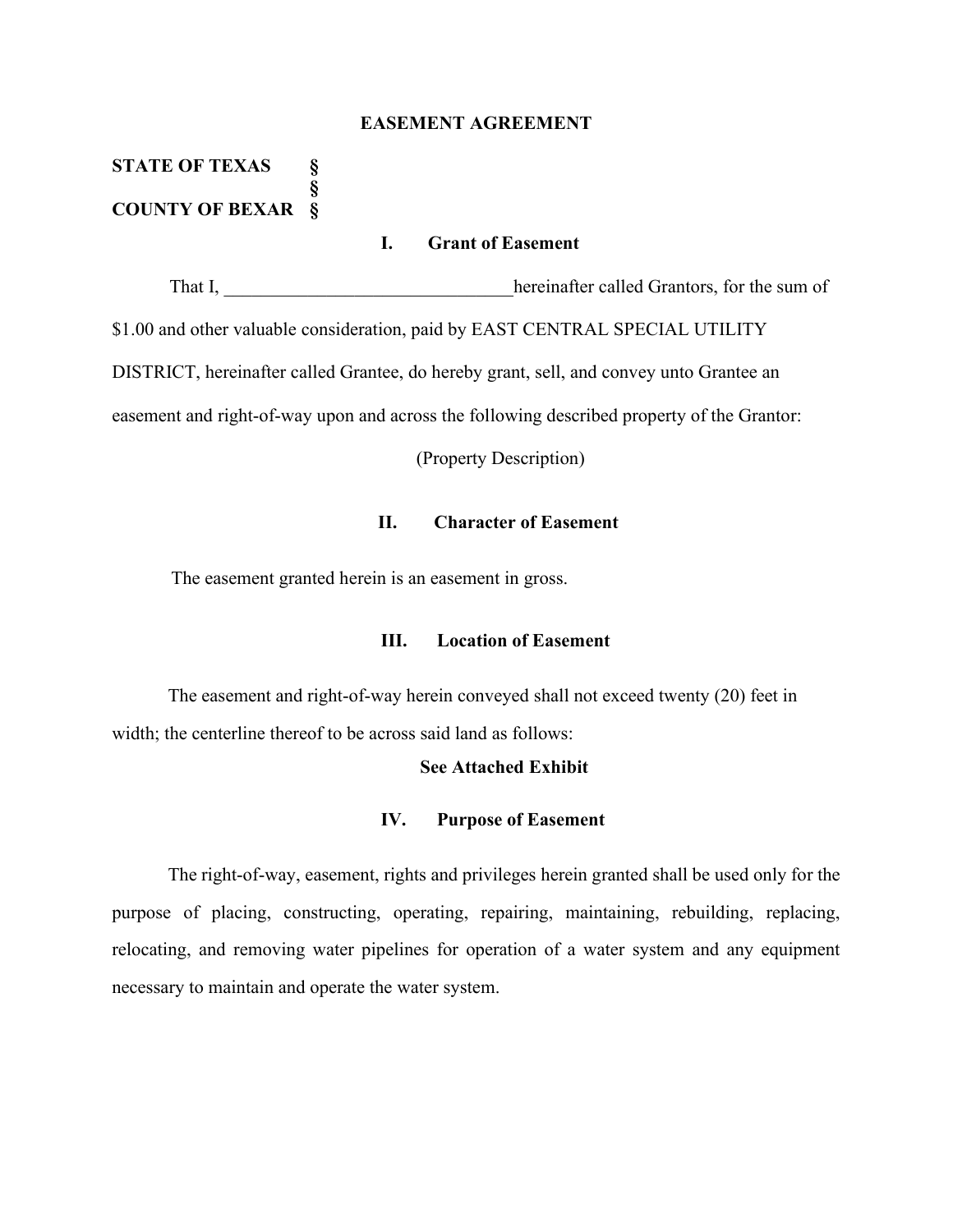#### **V. Duration of Easement**

The easement, rights, and privileges herein granted shall be perpetual or for so long as Grantee shall operate the water system and pipeline(s) within said easement. Grantor hereby binds himself, his heirs, and legal representatives, to warrant and forever defend the above described easement and rights unto Grantee, its successors, and assigns, against every person whomsoever lawfully claiming or to claim the same or any part thereof.

#### **VI. Exclusiveness of Easeme**nt

The easement, rights, and privileges granted herein are exclusive, and Grantor covenants that he will not convey any other easements or conflicting rights within the area covered by this grant.

#### **VII. Secondary Easements**

The easement, rights, and privileges herein conveyed, Grantee shall have the right to use so much of the surface of the herein granted property of Grantor as may be reasonably necessary to construct and install within the right-of-way granted hereby the pipelines and equipment contemplated by this grant. Upon the completion of such construction and installation, Grantee shall replace and restore all fences, walls, or other structures which may have been relocated or removed during the construction period, and Grantee shall pay Grantor reasonable compensation for such fences, walls or structures which may not be replaceable, and for such vegetation and crops as may have been damaged or destroyed during such construction.

### **VIII. Encroachments**

Grantee shall have the right to cut and trim trees or shrubbery which may encroach upon the easement area herein conveyed, and Grantee shall dispose of all cuttings and trimmings either by piling and burning within the easement area or by loading and hauling away from the premises.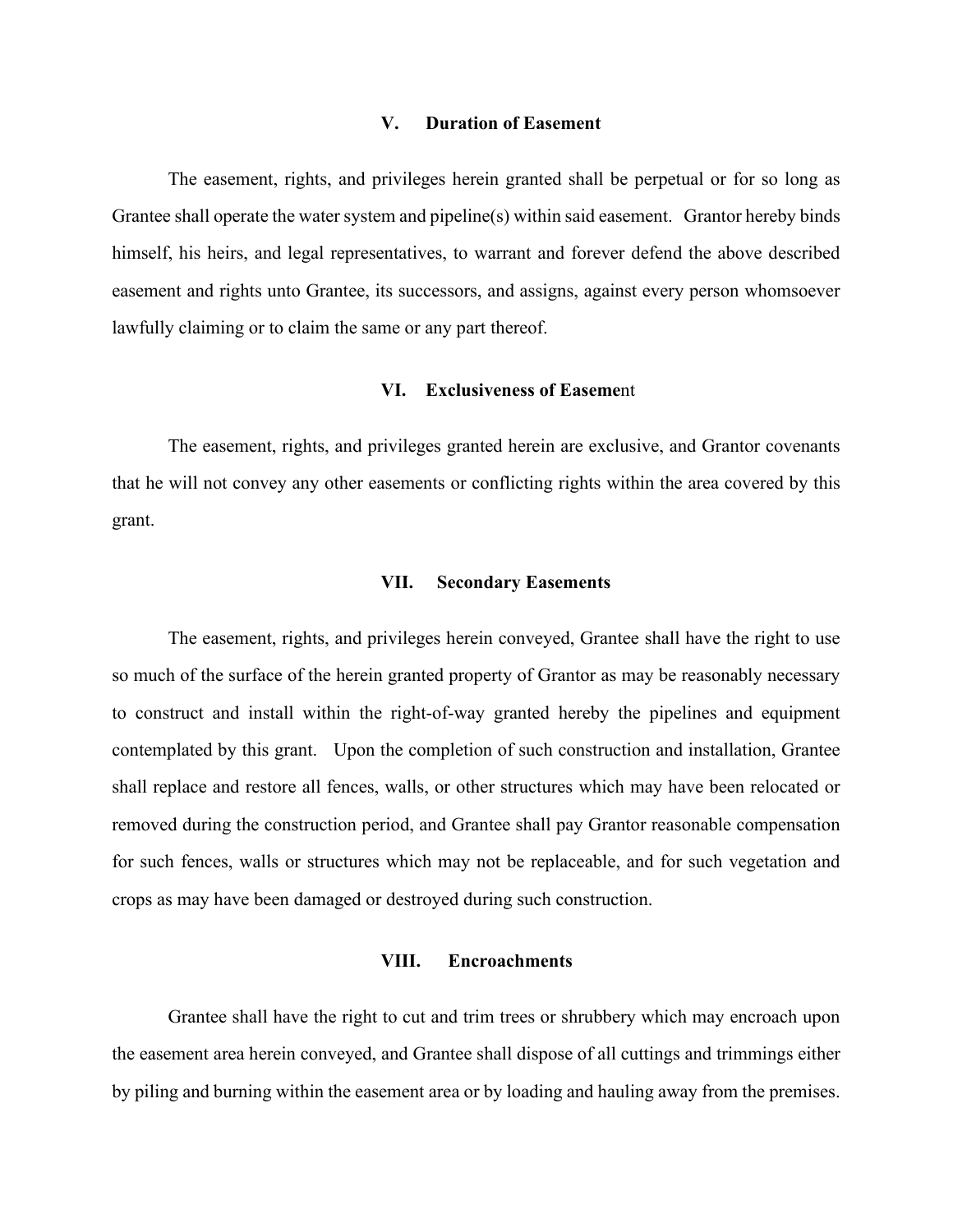#### **IX. Rights Reserved**

Grantor also retains, reserves, and shall continue to enjoy the use of the surface of such property for any and all purposes which do not interfere with and prevent the use by Grantee of the herein granted easement including the right to build and use the surface of the herein granted easement for drainage ditches and private streets, roads, driveways, alleys, walks, gardens, lawns, platting or parking areas, and other like uses and/or to dedicate all or any part of the surface of the property affected by this easement to any city for use as a public street, road, or alley. Grantor shall notify Grantee of all such activities or uses of the surface of such property that may impact the herein granted easement and Grantee shall promptly notify Grantor of any potential interference with Grantee's herein granted easement by the proposed activities or uses of the surface of the property. Grantee covenants that Grantee will not unreasonably claim any such activity or use of the surface of the property affected by this easement unless such activity interferes with Grantee's herein granted easement.

### **X. Entire Agreement**

This instrument contains the entire agreement between the parties relating the rights herein granted and the obligations herein assumed. Any oral representations or modifications concerning this instrument shall be of no force and effect excepting a subsequent modification in writing, signed by the parties.

#### **XI. Attorney's Fees**

In the event of any controversy, claim, or dispute relating to this instrument or the breach thereof, the prevailing party shall be entitled to recover from the losing party reasonable expenses, attorneys' fees, and costs.